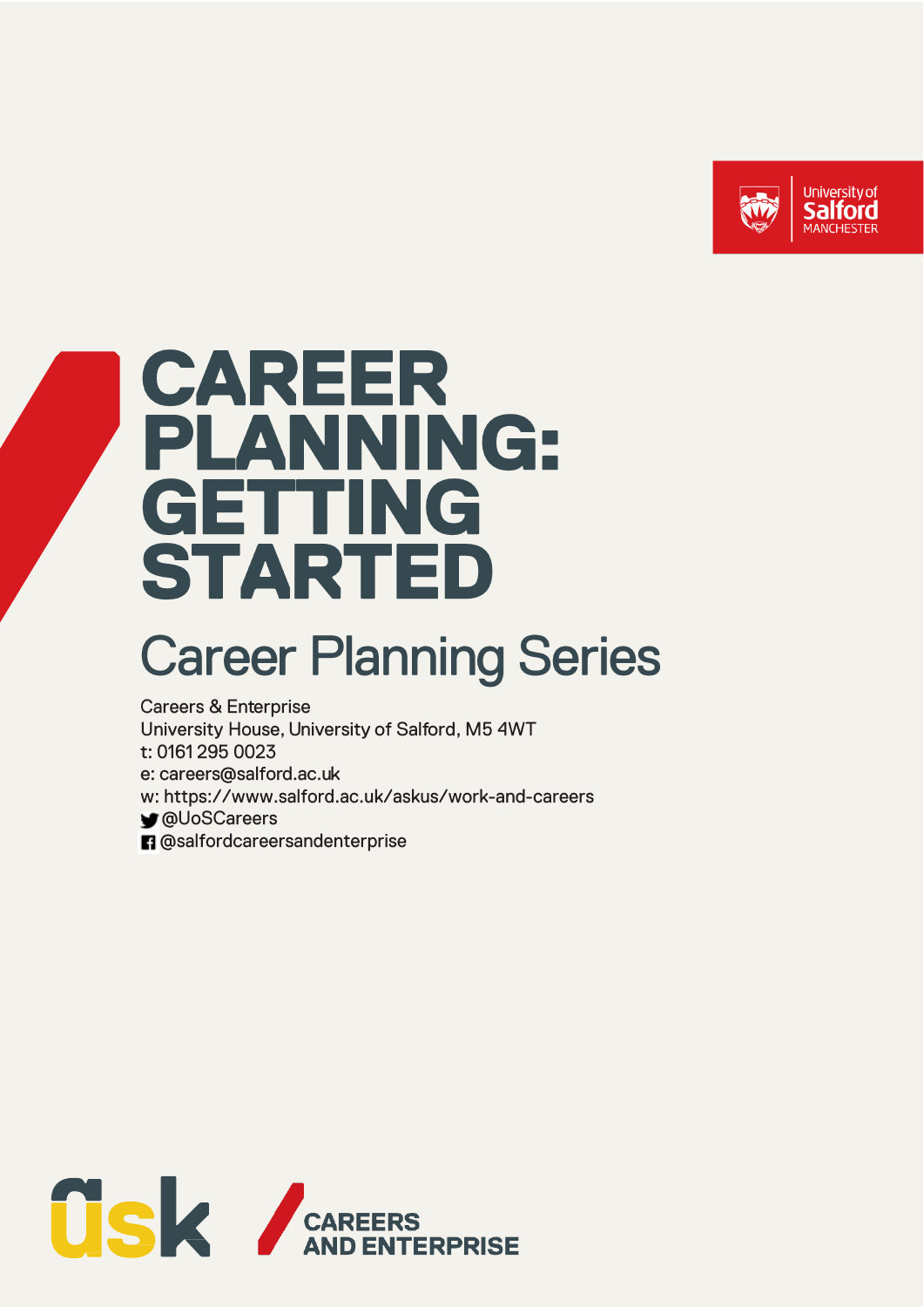## **Planning your career**

Thinking about what you want to do when you complete your degree can seem overwhelming; it can feel like a big decision, a kind of, 'what am I going to do for the rest of my life' kind of moment. As with most big decisions they become easier if you break things down into some more manageable and achievable steps. Let's look at where you are now. Which of these statements best describes you at this point in time?

- $\bullet$  I have no ideas at all
- I thought I knew what I wanted to do when I came to University, but I've completely changed my mind.
- I have a few vague ideas but my friends, family, boy/girlfriend keep are trying to get me to go into a different direction.
- There's too much information out there I think I know what I want to do then I read something else that gives me fresh ideas
- I know what I want to do but don't know how to get there
- I want someone to tell me what to do.

Which box did you tick?

Let's work through this one step at a time.

## **1. I have no ideas at all**

Flipping this around, having no ideas at all (not usually the case in reality) is not a bad place to be. It means that in theory at least, your options are unlimited. In any event the reality is that you are likely to have a better idea about what you don't want than what you do want. So how do you narrow things down a little in order to find out what it is you do want? Here are some ways that you could do this:

#### **Understand what makes you tick**

This means doing some thinking about what you are looking for from your career:

- Do you want to do work that is personally meaningful to you in some way?
- Do you see yourself fitting into a corporate environment or not?
- What about sales comfortable with that or not?
- Are you looking for something that will provide a challenge what kind of challenge?
- Where do you want to work?
- How important is money?
- Do you want to change the world?
- Do you want a job that has the potential for travel?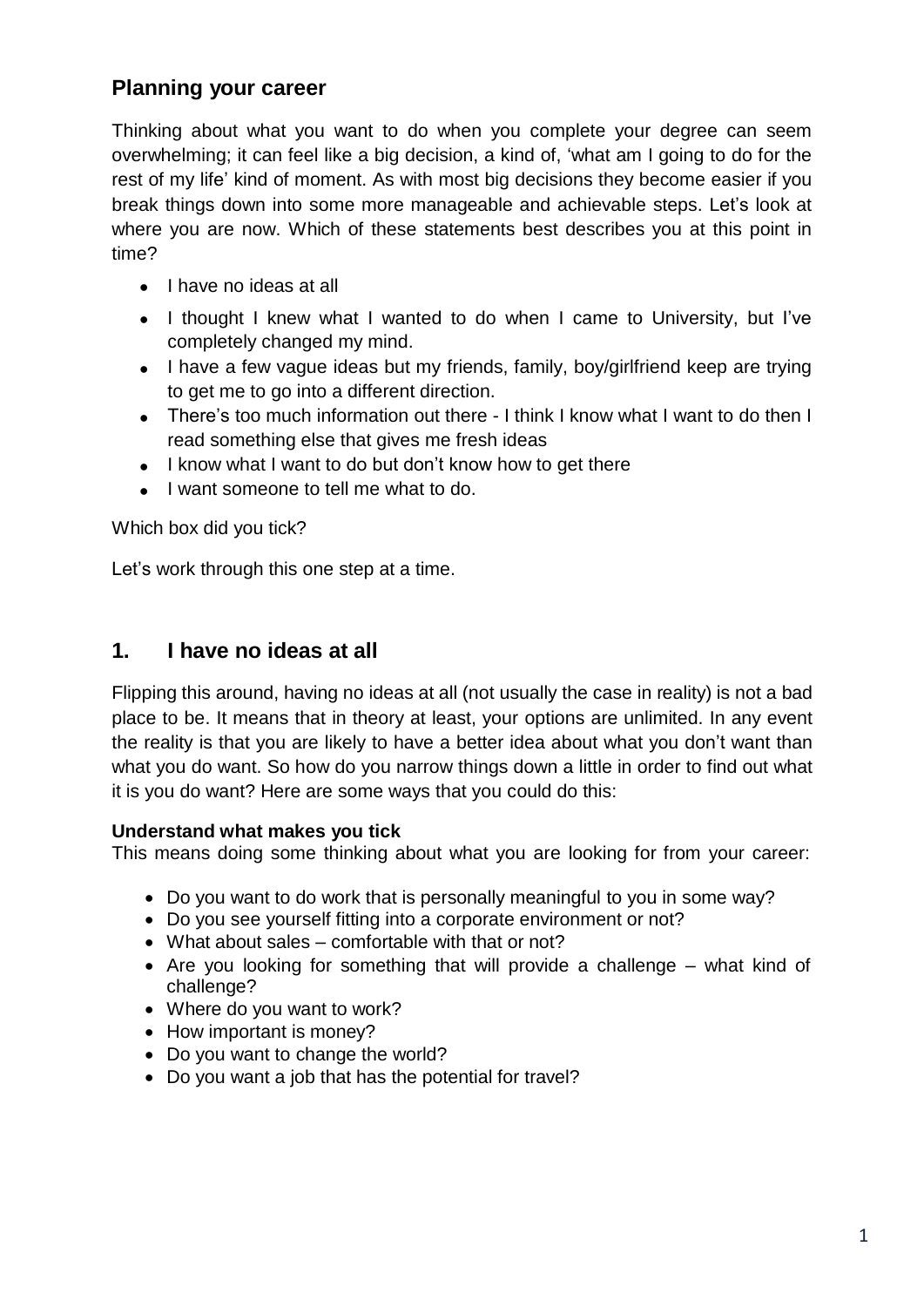Here's another one, 'If you could do anything, and there were absolutely no barriers to you doing it, what would you do'? Answering this one might just give you some strong clues as to where your interest and motivation lies.

These might be tricky questions to answer but giving them some thought can begin to provide you with some pointers to where you might fit within the working world.

It can be difficult to do this on your own, so why not make an appointment to see one of our experienced Careers Consultants and get them to ask you the questions? Sitting down with a Careers Consultant might be all you need to become more focused in terms of your career thinking. Appointments can be made online via: https:// [myadvantage.salford.ac.uk](https://myadvantage.salford.ac.uk/)

## **Career questionnaires**

Moving on from the 'freeform' approach outlined above, you can make this process a little more structured by using some career questionnaires. These vary in complexity but they can be useful in providing you with some ideas to explore further. Two easily accessible ones are:

- Prospects [Career Planner](http://www.prospects.ac.uk/myprospects_planner_login.htm)
- **[TARGETjobs Careers](https://targetjobs.co.uk/careers-report) Report**

Both of these tools are broadly similar, they will look at interests, skills and motivations and, depending on your answers to the questions, will generate a list of suggestions. Some of these suggestions will be a stronger match, others less so, the important point here is that they are simply suggestions. These questionnaires will not tell you what you should do, or what your ideal career will be. What they will do though, is provide you with starting points for further exploration and a little food for thought.

## **Options with your degree**

Another option is to explore what jobs and careers relate to your subject of study. Prospects have a handy [Options with Your Degree](https://www.prospects.ac.uk/careers-advice/what-can-i-do-with-my-degree) section on their website for this. Simply find your subject and start exploring the profiles of the jobs that are listed.

#### **Careers fairs or industry insight talks**

Attend careers events such as careers fairs or industry insight talks. These can be useful in that they allow you to speak to people directly about their job and the company they work for. All information that can be useful in helping you to think and narrow down what it is you want to do.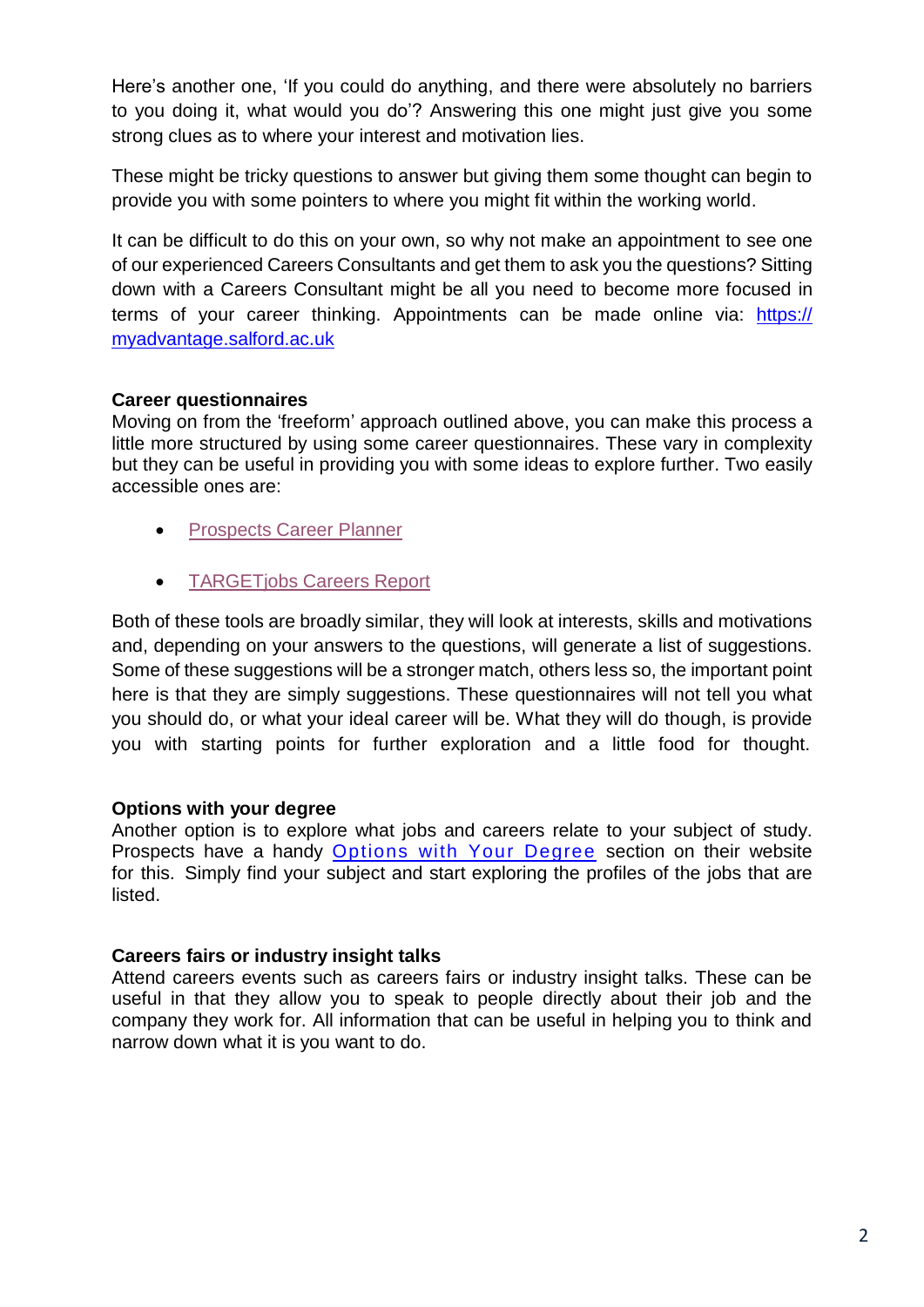## **2. I have a few vague ideas but…insert your choice of statement here!**

If you already have some ideas, no matter how vague, a positive step would be to find out more.

Here are some useful resources that can help you to become more informed:

## **Job profiles on the Prospects website**

Prospects - [Types of Jobs](http://www.prospects.ac.uk/types_of_jobs.htm) are a really useful resource and will provide you with a detailed job profile covering what the job involves, usual entry requirements, salary indications, who employs people doing the job and where you can find vacancies. A really useful feature and one that can get missed is the link to 'Related jobs' – useful for broadening your ideas out a little!

In a similar vein but not quite as detailed are the [TARGETjobs](https://targetjobs.co.uk/careers-advice/job-descriptions) profiles.

You can also view videos of people talking about their jobs at [icould.com](http://icould.com/)

#### **Talk to people doing the job**

This can be a great way to find out more about a job or career that you are exploring. Generally speaking most people will be happy to talk to you about what they do  $-$  the good points and the not so good! Remember the view you get will be theirs and theirs alone, it's up to you how you use the information. If you have family or friends working in the area then this is a good starting place to set this up.

#### **Get some experience**

It sounds obvious but actually getting some experience related to the area of work that interests you can be a great way to confirm or dissuade you from pursuing a career in that industry. You can search for part-time jobs, placements, internships and voluntary work through [Advantage.](https://myadvantage.salford.ac.uk/)

## **3. There's just too much information out there/I know what I want but don't know how to get there**

The internet can be overwhelming in terms of the amount of information that can be accessed. This can make it difficult to focus in on information that is important. It makes sense to narrow your reading down to a small number of credible websites. Prospects and TARGETjobs are good starting points; professional bodies and associations are strong, credible sources of information. There are other sites and links that will provide you with the information you need to know. These can be found on the Careers Resources section of our website.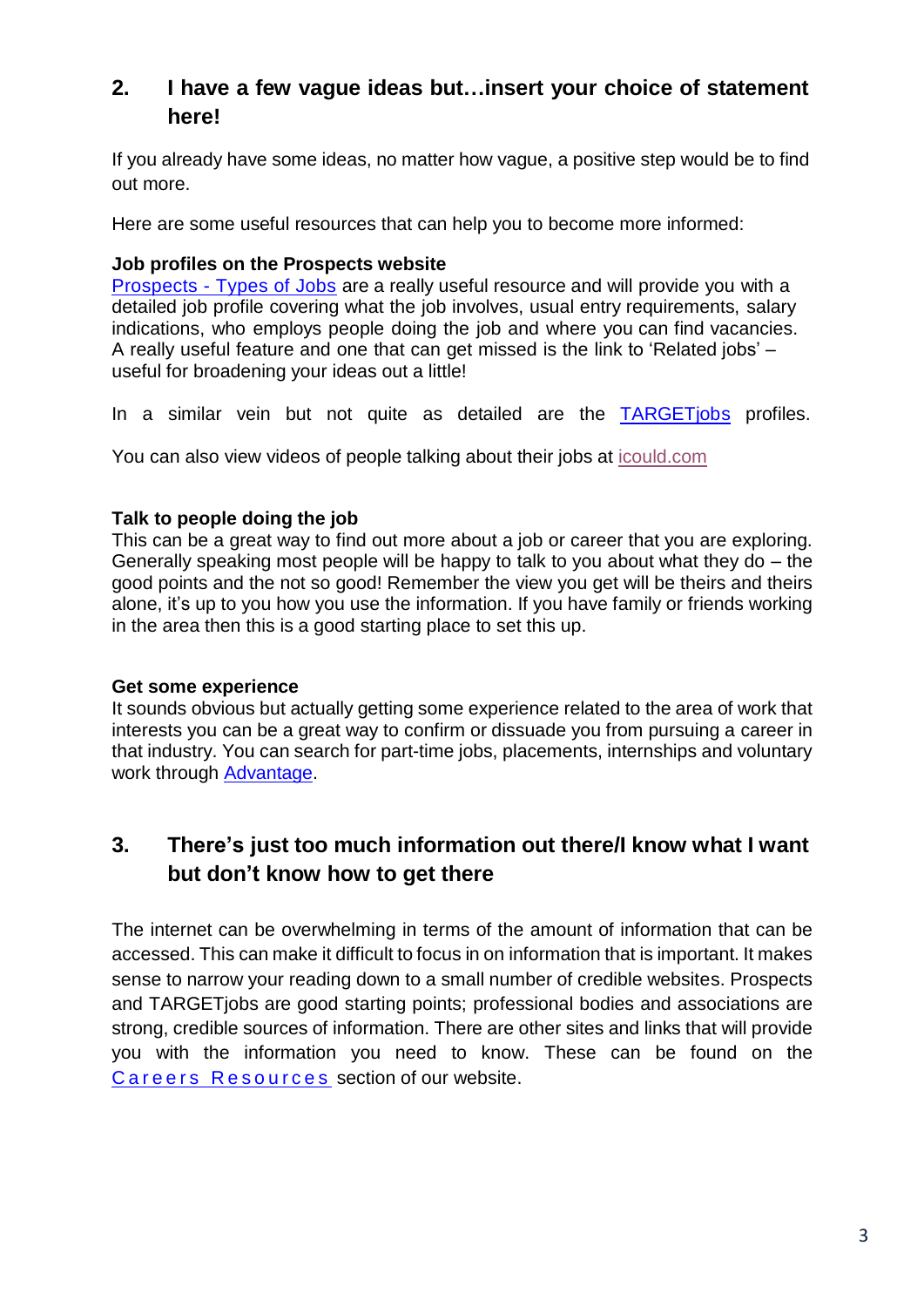## **4. I want somebody to tell me what to do**

No-one can! Deciding what you want to do after your degree can be a challenge but any decisions that you make are yours and yours alone to make. It is important to recognise that there are a lot of resources and support available to help you. Don't put it off until your final year, make use of the services provided by Careers & Enterprise or through your course and use these to help you make your own decision.

One final word, it's important to understand that the world of work and careers is changing rapidly and becoming much more flexible. The concept of a career is still there in some professional areas but it is becoming the norm that people will, and already do change their careers several times over a working lifetime. The decisions you make now may well influence what you do longer term but this doesn't mean that you will be doing the same thing for the rest of your life.

## **5. Employability**

You may have come across this word on a number of occasions during your time at university. The concept of employability is high on the agenda in Higher Education at the moment. The reason for this are precisely the changes noted above. The world of work is changing and careers as we know them are likely to develop and be structured differently in the future.

The essence of employability is that through your university experience you will gain knowledge (subject content of your degree) and a set of skills, attitudes and understandings that will enable you to keep learning and developing through a working lifetime.

Developing your employability will also mean that you will be more likely to gain and continue to gain employment in the future. Subject knowledge can and will date but the skills you gain and the capacity for learning will remain.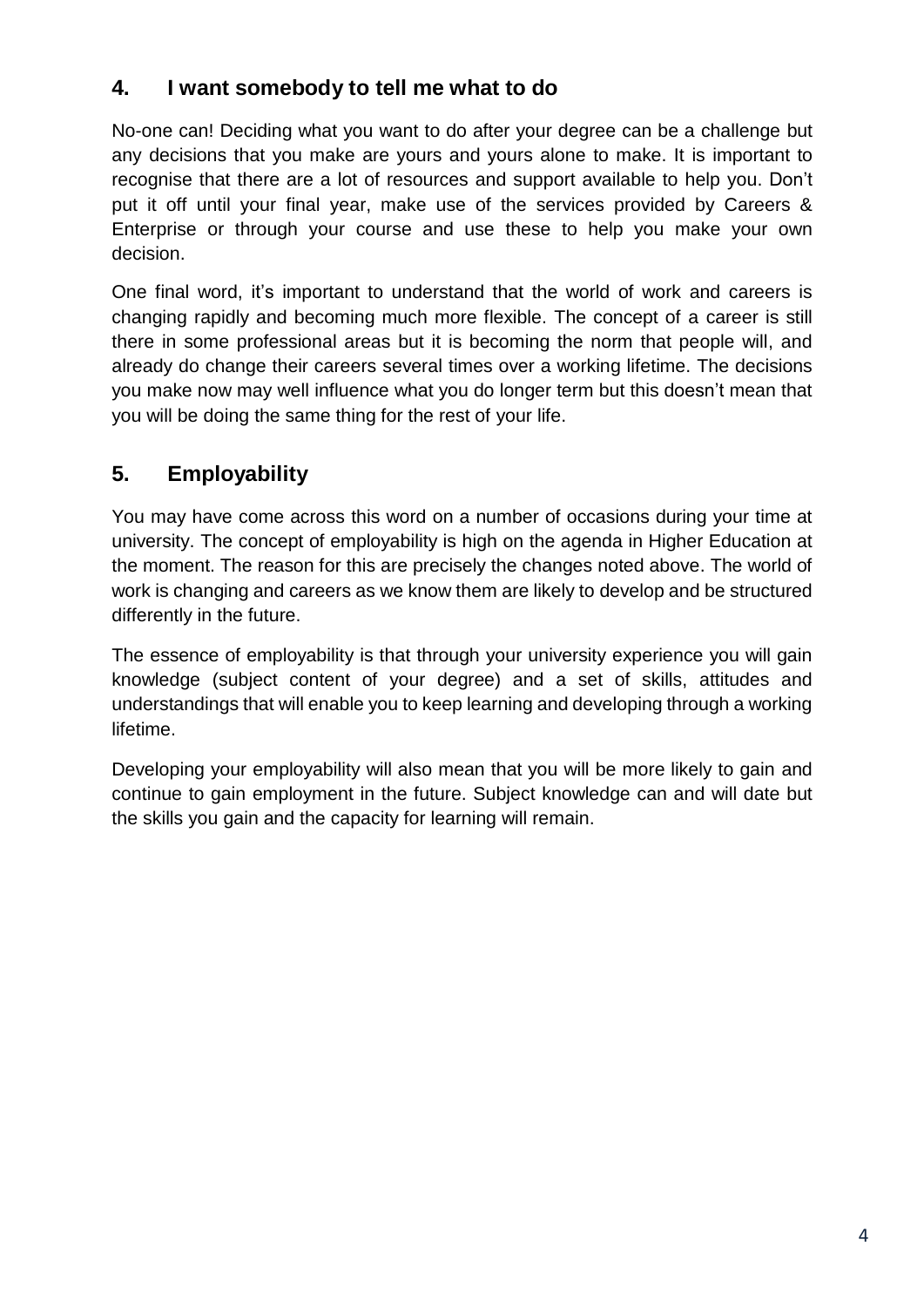The kinds of skills and attributes that are commonly mentioned when discussions around employability take place are:

| <b>Skills</b>             | <b>Attributes</b> |
|---------------------------|-------------------|
| Teamwork                  | Resilience        |
| Problem solving           | Integrity         |
| Organisation              | <b>Drive</b>      |
| Negotiation               | Energy            |
| Communication             | Self- awareness   |
| Planning and organisation | Confidence        |
| Research                  | Reliability       |
| Innovation                | Adaptability      |

This is not an exhaustive list and you will find that graduate employers will have a shopping list of these skills that they will assess when recruiting graduates. It is important to consider how you might develop these skills through your university experience and more importantly reflect on and identify the activities that have developed them. Not only will this be useful in helping you to understand your mix of skills, it will also help you to understand which settings where you have developed them. This is more useful information that will help you to understand what makes you tick, and in turn will be useful information to input into your career decision making.

Some skills are highly specific in nature and particular to an occupation, e.g. programming skills in Java or C++ within computing or being able to perform x-ray crystallography in the chemical industry. Employability skills/transferable skills on the other hand are the 'softer skills' that enable you to be effective in your day to day working role.

Recruiters will ask for evidence of these skills. Being able to identify when, where and how you developed certain transferable skills and competencies will assist you when thinking about possible career pathways. Each occupation will have specific requirements in terms of knowledge and skills and understanding; what you are good at and what skills you enjoy using will help you to understand how potentially you could meet the criteria and in turn help you to confirm the career decisions you are making.

So, there you have it, a quick guide to getting started with your career planning. The key thing to remember is to break a big question down into more manageable parts. Hopefully, this guide will have helped you to approach this with some confidence and in a more planned way than would otherwise be the case.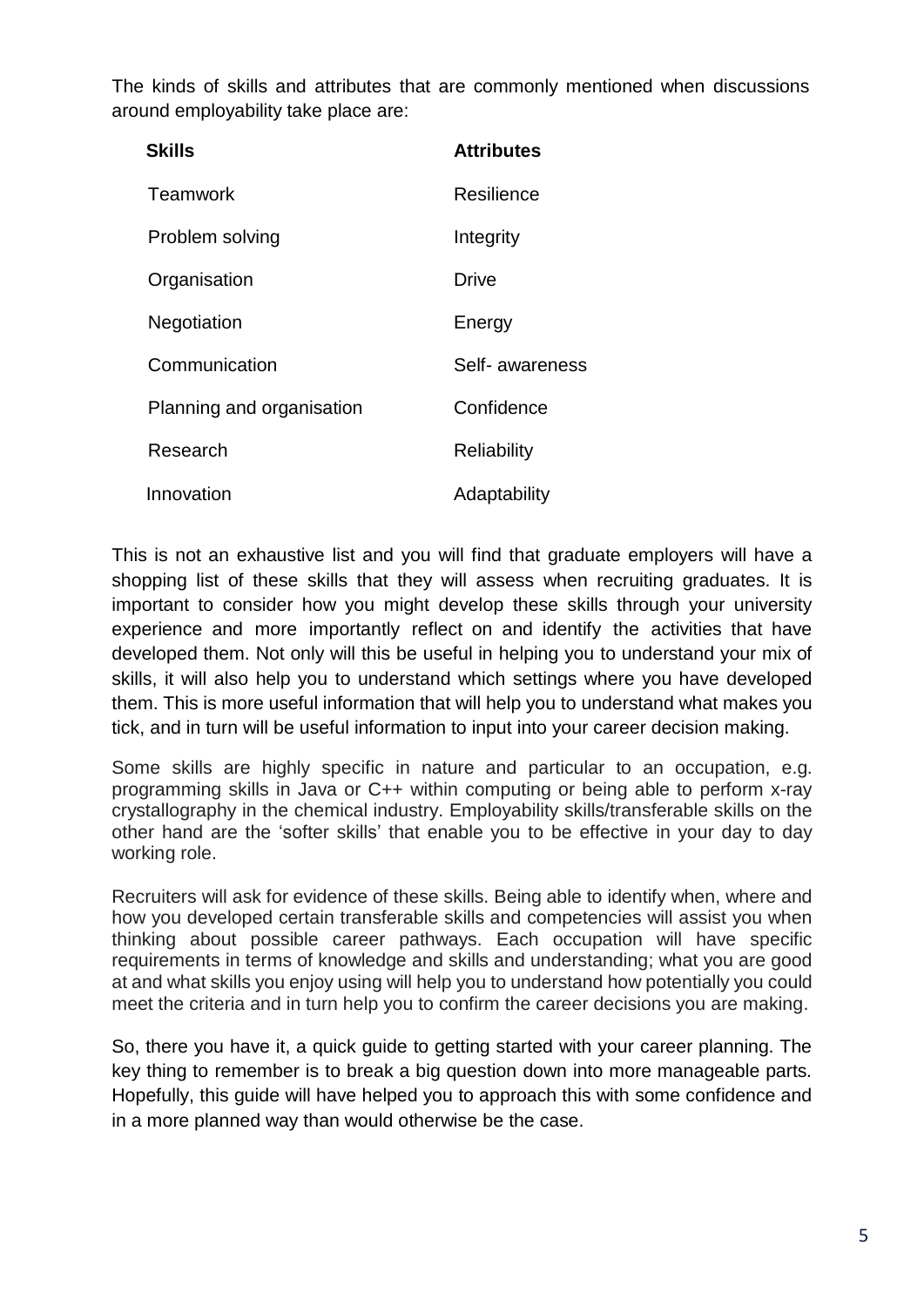Good luck and don't forget that Careers & Enterprise Team can support you every step of the way.

## **6. Useful Websites**

## [21 Days to Career Success](http://blogs.salford.ac.uk/careers-employabilty/21-days-career-success/)

Designed and developed by the Salford University Careers and Enterprise Team, this takes you on a career learning journey that can be done in half an hour a day for 21 Days. The primary audience is graduates.

P[rospects - A long es](http://www.prospects.ac.uk/)tablished student and graduate careers website - lots of resources including a career planner, job profiles and the section 'what can I do with my degree' – also advertises graduate jobs, both graduate schemes and direct entry positions.

 $T$  a r g e t j o b s [- Another stud](http://www.targetjobs.co.uk/)ent/graduate website offering the same range of information as Prospects. The profiles are not as detailed.

[National Careers Service](https://nationalcareersservice.direct.gov.uk/) - a comprehensive database of job profile though not aimed at graduates specifically)

I[nsidecareers - Concentra](http://www.insidecareers.co.uk/)tes on providing very detailed information around careers such as Accountancy, Management Consultancy, Banking, IT, Patent Attorney and Tax to name a few)

[What Do Graduates Do?](https://luminate.prospects.ac.uk/what-do-graduates-do?utm_source=hecsu.ac.uk&utm_medium=referral&utm_campaign=redirect) - Produced annually, 'What do Graduates do?' tells you what students studying your degree were doing 6 months after graduation. Useful to know and allied to 'options with my subject' on Prospects to give you a picture of the initial careers of new graduates.

[http://www.porot.com](http://www.porot.com/en) - A quide to career management incorporating some selfassessment tools that could be useful in terms of career choice.